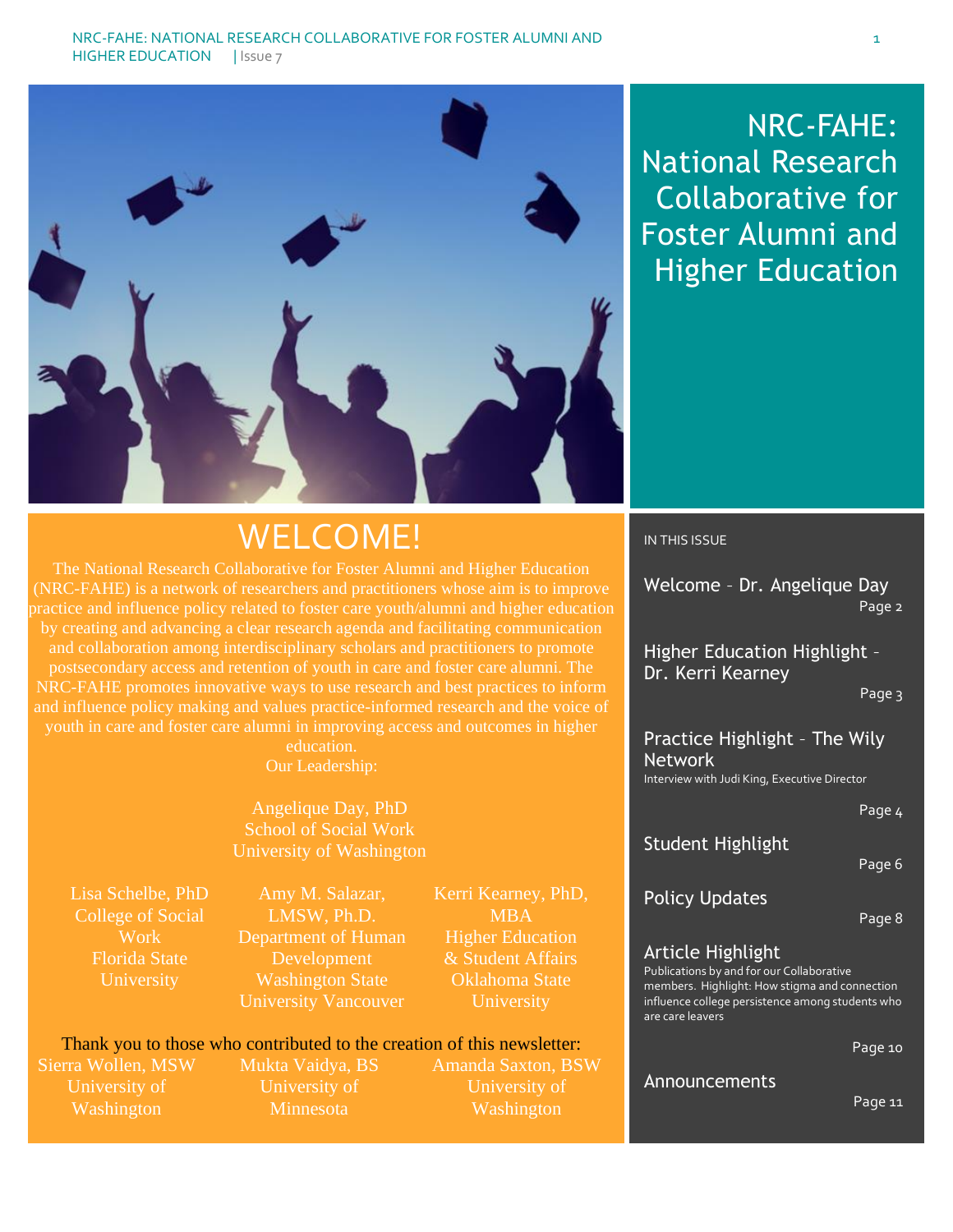# Welcome and Introduction

I am proud to share the 7th issue of the National Research Collaborative for Foster Alumni and Higher Education newsletter with you. I want to thank all of you who were able to listen to our [August 2020 webinar](https://www.youtube.com/watch?v=3UFotqGWVNk&feature=youtu.be) to hear about policy updates and to lend your voice in developing our policy advocacy agenda. To ensure we have a multidisciplinary platform to disseminate our policy agenda, we are excited to be joining forces with College Promise and **ETS**. This year, foster youth have been identified as one of five target segments of today's postsecondary student populations by College Promise with the goal of examining how to design sustainable funding models to support targeted college access and retention efforts. Other populations being targeted for sustainable policy efforts include first generation students, students with disabilities, student parents, and students with developmental learning needs. This opportunity will allow us to unite with scholars, policymakers, and other cross-sector stakeholders across education, social work, health and finance. On May 7, 2021 we will hold a spark talk presentation that will share the results of this multidisciplinary collaborative effort. We hope you will reserve that date in your calendar and join us for this exciting presentation. In June 2021 we plan to release a formal report through ETS via their Wiley online library.

In this newsletter issue Dr. Kearney shares an update on the planning efforts of this past annual crossdisciplinary foster care research conference that was held in February 2020 and what is being proposed for 2021. We are also highlighting the great work of the Wiley Network from both a programmatic and youth perspective, and the recent publication of Dr. John Paul Horn, a

new faculty member at California State East Bay. Dr. Horn's qualitative article is entitled "That piece of paper is your golden ticket: How stigma and connection influence engagement". This article is currently in press with the Journal *Child Welfare*.

Also featured in this newsletter are the latest policy developments occurring at the state and federal levels that impact our work. At the end of December all legislation that is not signed into law will need to be reintroduced in the newly formed 117 congress. We will need your advocacy support to ensure we can breathe new life into these critical pieces of legislation.

As a reminder, our speakers program is organized by Dr. Amy Salazar; and information about past and future webinars can be found on our website at [\(https://www.nrc-fahe.org/archive](https://www.nrc-fahe.org/archive-webinars)[webinars\)](https://www.nrc-fahe.org/archive-webinars).

#### ANGELIQUE DAY, Ph.D.



Angelique Day, PhD, MSW, is an Associate Professor in the School of Social Work at the University of Washington-Seattle. Much of her research focuses on foster care youth, including examining the differences in college retention rates between foster care yoouth and other low-income first-generation college students, and examining "youth voice" and its impact on child welfare, education and health policy reform. Dr. Day leads the Policy Review team for the NRC-FAHE. Questions about the policy section of this newsletter can be directed to her.

[dayangel@uw.edu](mailto:dayangel@uw.edu)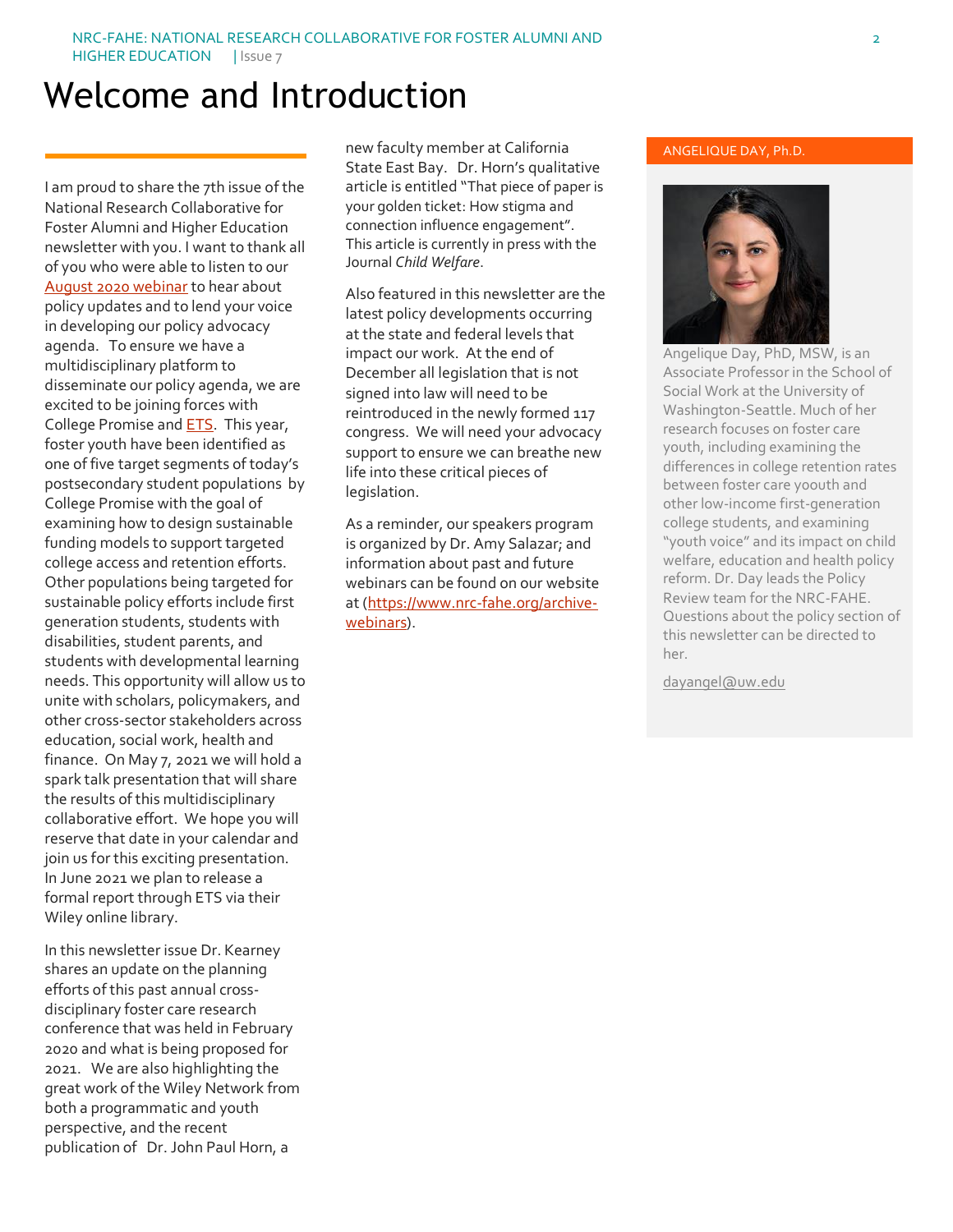# Higher Education Column

KERRI KEARNEY, PHD.



Kerri Kearney, M.B.A., Ed.D., is an associate professor in Higher Education & Student Affairs. Through her work, she prepares individuals to lead at institutions of higher education or function in related research or policy roles. She teaches and advises students almost exclusively at the doctoral level. Her research, teaching, and service agendas focus on the broad areas of other mothering issues (fostering and adoption) with an emphasis on college students who are alumni of foster care, the role of emotions in human transition, issues related to organizational behavior, and visual or arts-based methodologies in qualitative research.

In my last column, I shared my perspectives on the importance of research on former foster youth in college and, perhaps more importantly, the ways in which research can move things forward in higher education. This column is, in some ways, about how much has changed since that column . . . and yet stayed the same.

What has changed? Well, of course, COVID-19 entered the scene and turned many things upside down. What we thought we knew, we didn't. What we had figured out, we don't. What we thought we had to know, we can't –the current environment is simply too fluid. And so on. In any crisis situation, there is a tendency for both people and organizations to focus on the critical items that will sustain them. What does survival look like? This natural focus can have reverberating impacts on other critical issues.

Arguably, foster alumni in college may have less buffer for crisis times. So the focusing of institutions on core survival issues (e.g. how do we get masses of students out of our dorms to avoid a hot spot here on our campus?), in many cases, impacted the wellbeing of these students. Into that gap, stepped a number of practitioners and researchers, some of whom are on our national research teams, who sought ways to support this population during the COVID crisis. Much of their great work is now published and available even while their knowledge continues to evolve.

With the immediate crisis being addressed by numerous well-equipped professionals, my personal focus as a researcher has been to keep my eyes focused on the long-term. The COVID-19 virus may be around for a long time, but the crisis portion of it will end. We need to be ready to move forward immediately with the long-term, non-COVID issues that need to be addressed for foster alumni in college. I'd like to avoid any pauses. As I mentioned in my last column, in February 2020, we held the first national research conference focused on foster alumni college students. Some of those research teams have been able to continue forward on their work even amid COVID-19, although all are reporting slower timelines than expected as they attend to other critical items. Other teams, like mine, have fully approved research protocols and even research sites, but on-campus policies or practice prohibit us from collecting any data until the COVID crisis is over. We are stopped by issues beyond our control. This recently led us to reluctantly decide on a "COVID

delay" for the next national research conference, which will now be in fall 2022. (Interim events will be announced soon.) That is frustrating. But, as with most pauses in life, it is giving us time to review our plans and identify and shore up any weaknesses. When the bell sounds for the end of the pandemic, researchers will have amassed new knowledge about foster alumni during crisis times that may be applied to the future, and we will also return to the long-term research objectives for foster alumni and other hidden populations on college campuses. Because most of us have a history of work in the area of foster alumni in college, we are not strangers to the bumps along the road. And current research barriers are but a bump. In the end, it is less about timing that reaching the goal.

For more information about the 2021 follow up conference, please follow our [webpage](https://education.okstate.edu/risforthursday/conference.html) or email

[risforthursday@okstate.edu.](mailto:risforthursday@okstate.edu) Requests for proposals for the conference will be released in Fall 2020.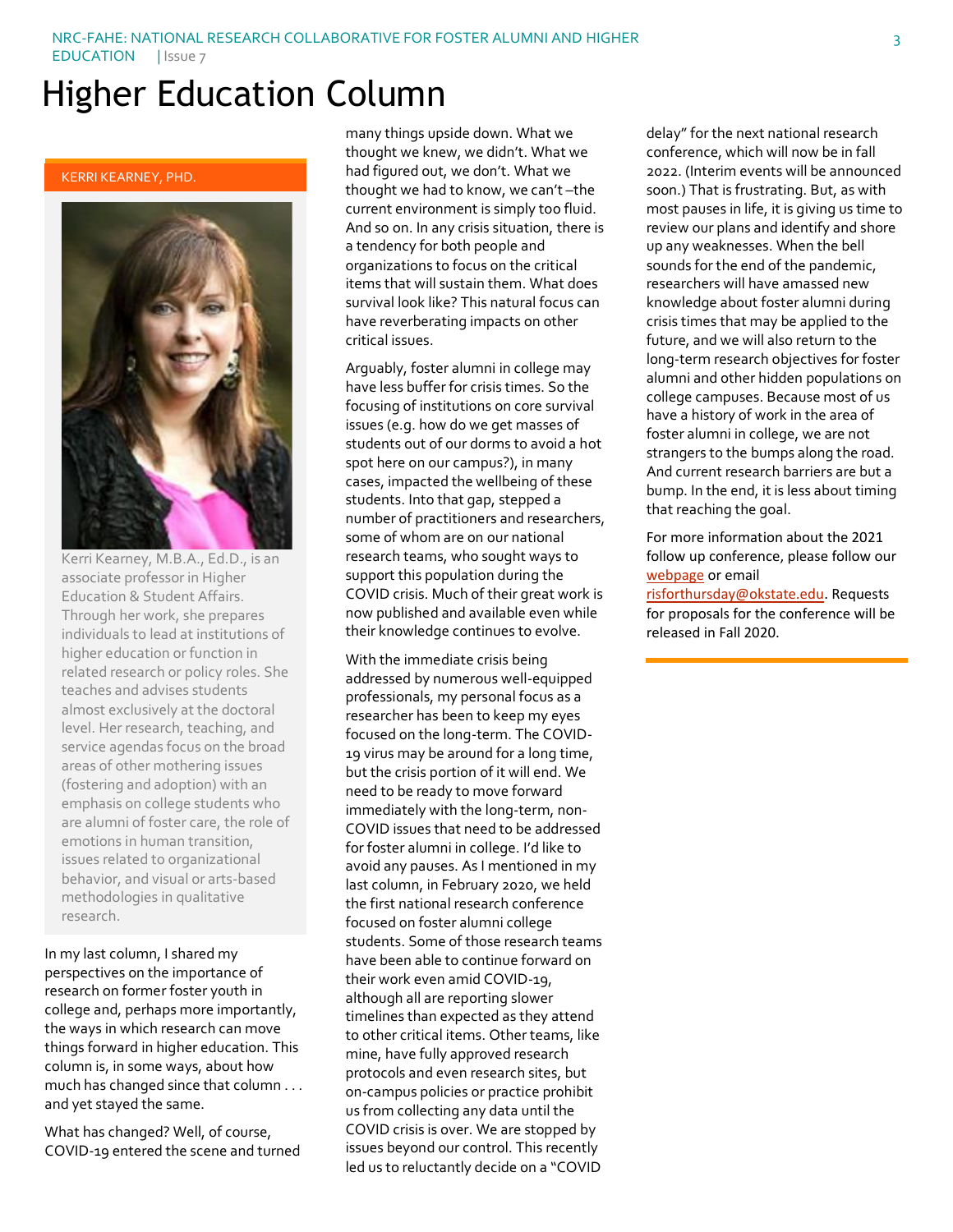# Practice Highlight – The Wily Network

#### As a special for this issue, we are highlighting the **Wily Network**.



Judi Alperin King's career as a psychologist at Wediko Children's Services included roles as clinician, administrator, program director, and development officer. Her dedication to children never wavered. After 30 years' working with children who faced serious emotions and behavioral problems, she turned her attention to college students.

In 2014, Judi read an article in the New York Times entitled "Out of Foster Care into College" and began researching programs that provide a range of resources to college students who are navigating school on their own. By founding the Wily Network, Judi set out to build a community that would offer wraparound services to students from matriculation to graduation.

Judi earned her B.A. and M.A. degrees in Psychology at Hamilton College and Boston College, respectively. She received her Ph.D. in Psychology from the University of Pennsylvania. Judi has three adult daughters and lives in Needham, Massachusetts, with her husband.

*Can you give us some background on your program and how it got started?*

I was trained as a psychologist, and I worked for the same organization for most of my career, with children who were managing emotional, behavior and learning issues.

I have long been drawn to colleges and their campuses. I was lucky enough to study on four college campuses. People think that once you get to college, you're going to break the cycle. That's not always the case. There are many systemic barriers to success once in college.

To develop the Wily Network, I visited higher education support programs around the country to understand best practices. The programs I visited sat at one college. Greater Boston is home to more than 50 colleges, and I did not want young people to feel that they had to attend a particular college in order to benefit from Wily. We strive to figure out a way to help students at any **local**  college. We also decided to work with four-year colleges that offered oncampus housing. We modeled Wily on the Blavin Scholars program at the University of Michigan.

We designed the program and we received our first round of funding in late 2015. Over time we have built a solid team of professionals. Unlike many of our peer programs, Wily includes students who have never been in foster care. We work with students who are experiencing life challenges such as homelessness or foster care, or whose parents may be deceased, dealing with addiction, mental health issues, or incarceration.

Our goal is to make sure talented young people feel that they belong in college. By working with students at several colleges, we have grown quickly, even through COVID, which has been really remarkable. We are currently working with 62 students at 10 colleges.

# *How is your program funded?*

We are funded primarily by individual donors. Most nonprofits fail in the first three to five years, so we had to figure out a way to make the program sustainable. We designed a fundraising paradigm that enables us to commit to a Scholar for their full college career.

Our Fund a Scholar program sets the annual cost of working with a student at \$12,500. We ask donors to make a fouryear pledge for a total of \$50,000. Currently, 52 Scholars are fully funded through this program.

We also receive funding through relatively small grants. We hope to go to some large funders in the near future.

So far, people readily understand the challenge of being on your own in college without the things you need. That understanding has made for successful fundraising, even during the crisis we're in right now.

## *How many students does your program serve?*

This fall, we plan to work with 63 students. Twelve students graduated in May, and five of them don't have jobs yet. We'll work with them until December. Our plan is to have 115 Wily Scholars in five years, and 210 at the 10 year mark. We're hoping that will capture everybody in the greater Boston area, but there isn't good data available on how many students would be eligible for a program like this.

#### *What is your role within the program?*

I founded the program, and my title is Executive Director, but I wear many hats. I'm in charge of the finances, human resources, operations, and all the major fundraising. Right now, I'm also working directly with six students. Going forward I'm going to try and work with just one or two students. I don't think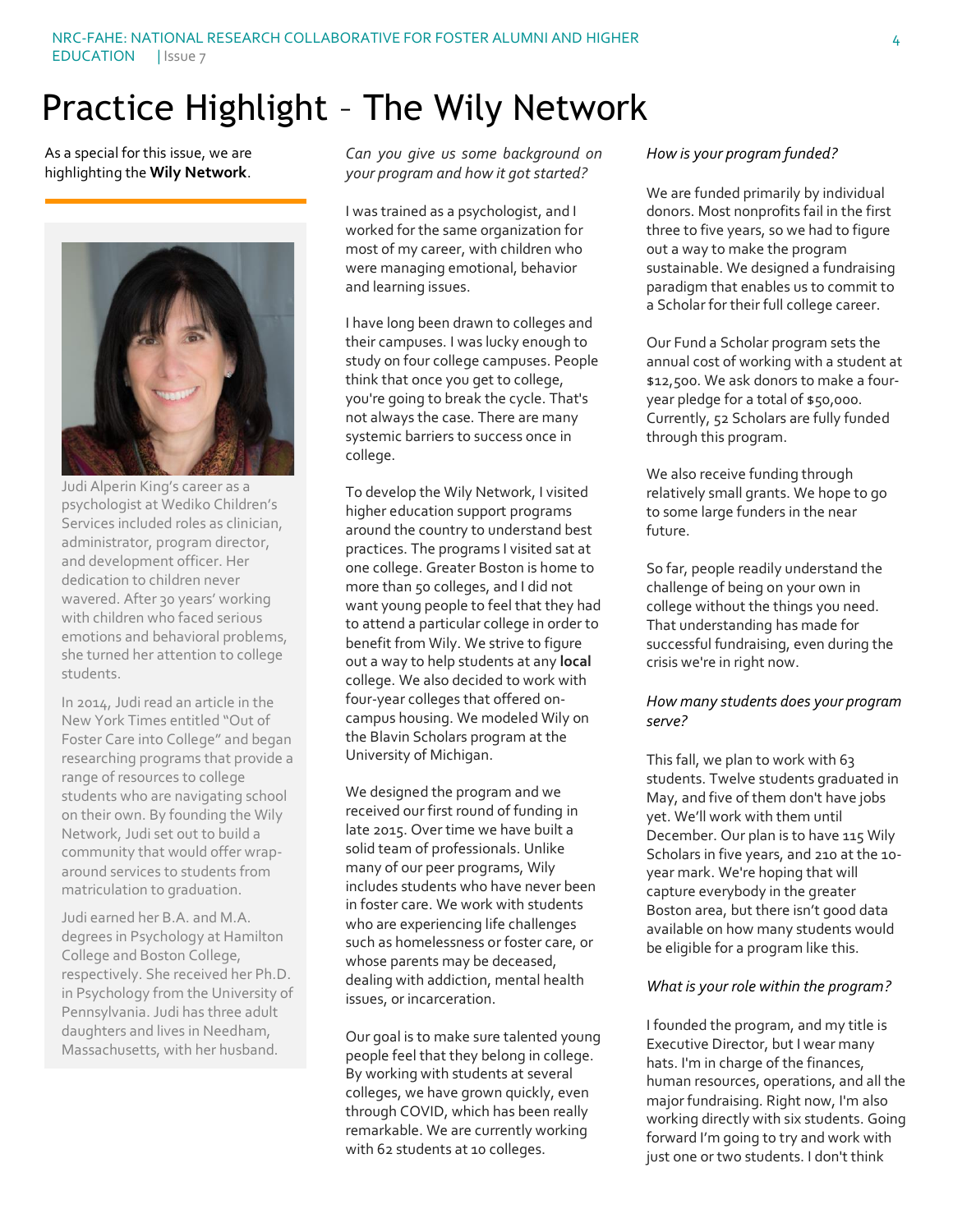this will be the year I move into a strictly executive director role, because we're still developing different components of the program, including anti-racism practices.

# *What are the main components of your program?*

One component of our program is coaching. Coaches go to students' campuses and meet with them every week. There's a lot of genuine caring interactions, and I think Scholars leave the program feeling that this is a lifetime relationship. We don't do any therapy, but we're using our clinical lenses with every interaction, and we refer students to therapy if needed.

Students can text us if they get an A on a paper or if they forget to write a paper. We have somebody on call for emergencies. We were very careful not to replicate anything that the college or university already does.

The second component involves supplemental Financial Assistance. We give students a stipend every month that they can use as they choose. We also provide them with a computer and a phone. We help set up their dorm rooms and make sure they have the clothes and food they need. Anything they need they can talk to us about. We approach funding their needs by asking, "What are your resources? What is your budget? What have you been saving?" We want to make sure that they're aware of what they're spending money on, and how to budget, but we also don't want them working 40 hours a week in addition to school. The goal is always to enable them to focus on being a student.

The third component is our communitybuilding and networking program, which focuses on developing relationships both internally and externally. The program helps Scholars build a community of peers who understand their story and share their career aspirations. Many of the Scholars who have been in foster care have said that they had never met other young

people like them, and to be part of a group where everybody just understands is an amazing feeling.

The networking program focuses on developing social capital. Typically, when you walk into the Career Center and say, "I want to be a lawyer," a career counselor might say, "Oh, do your parents have any friends who are lawyers?" Such situations are obviously unwelcoming to Wily scholars. While we work with career counselors to be sensitive to the needs of our Scholars, we also introduce them to people in the community so they can develop the connections they will need.

# *What impact has the program had on its participants?*

The community-building program has the greatest impact on students. I can't think of anyone who hasn't said something along the lines of, "You mean there are other people like me on this campus?" Some students cry when they hear there are students on their campus who have had similar experiences.

# *What advice would you give to policy makers?*

In general, we don't bump into many laws or policies. It's much more about the systemic biases at colleges, especially the assumption that all students have family support.

That said, I would love for long-term mental health services to be covered by everybody's health insurance. Students come to college and they believe 1. They have four years of guaranteed housing, and 2. It's going to be a place where they can begin to heal their scars. But the intensity and stress of college life makes it a tough place to heal. The mental health issues are overwhelming. It's hard to find qualified therapists who have worked with people who have experienced trauma. If they don't take insurance, we pay for the therapy appointments.

# *What changes has the program seen due to the pandemic?*

Wily Scholars, like most students, were bombarded with communication from their schools about leaving campus. Even though they were ultimately allowed to stay for the spring, a lot of them made the choice to leave and go somewhere that was unsafe or unstable. We helped those students come back to Boston and get an apartment. It was a relief that we could help them by providing a safety net during this really unpredictable and awful time.

We didn't fully anticipate the impact on our Scholars of social isolation. We now have weekly Wily virtual dinners. We send a gift card to anybody who wants to come so they can order in, and then we all eat together.

Typically, we would go and help students on moving day, and we can't do that right now. That's been tough. Not only is it not going to be their family moving them in, it's not going to be their Wily coach either.

# *What do you want the program to achieve in the future?*

My dream is for somebody to donate a home with lots of bedrooms, so that in emergencies Wily Scholars have a place to live. We could have our offices on the first floor and rooms for students to live in case of a gap in housing.

In terms of initiatives, it would be ideal to have an association of the peer programs around the country to establish best practices. The vision is that everybody collects the same data, and we can make inferences from successes or refinements of other programs and have a yearly conference to share these. This would help ensure that all students who fit the criteria for higher ed support programs are given the same opportunities around the country so that they can graduate and have successful careers, families and lives.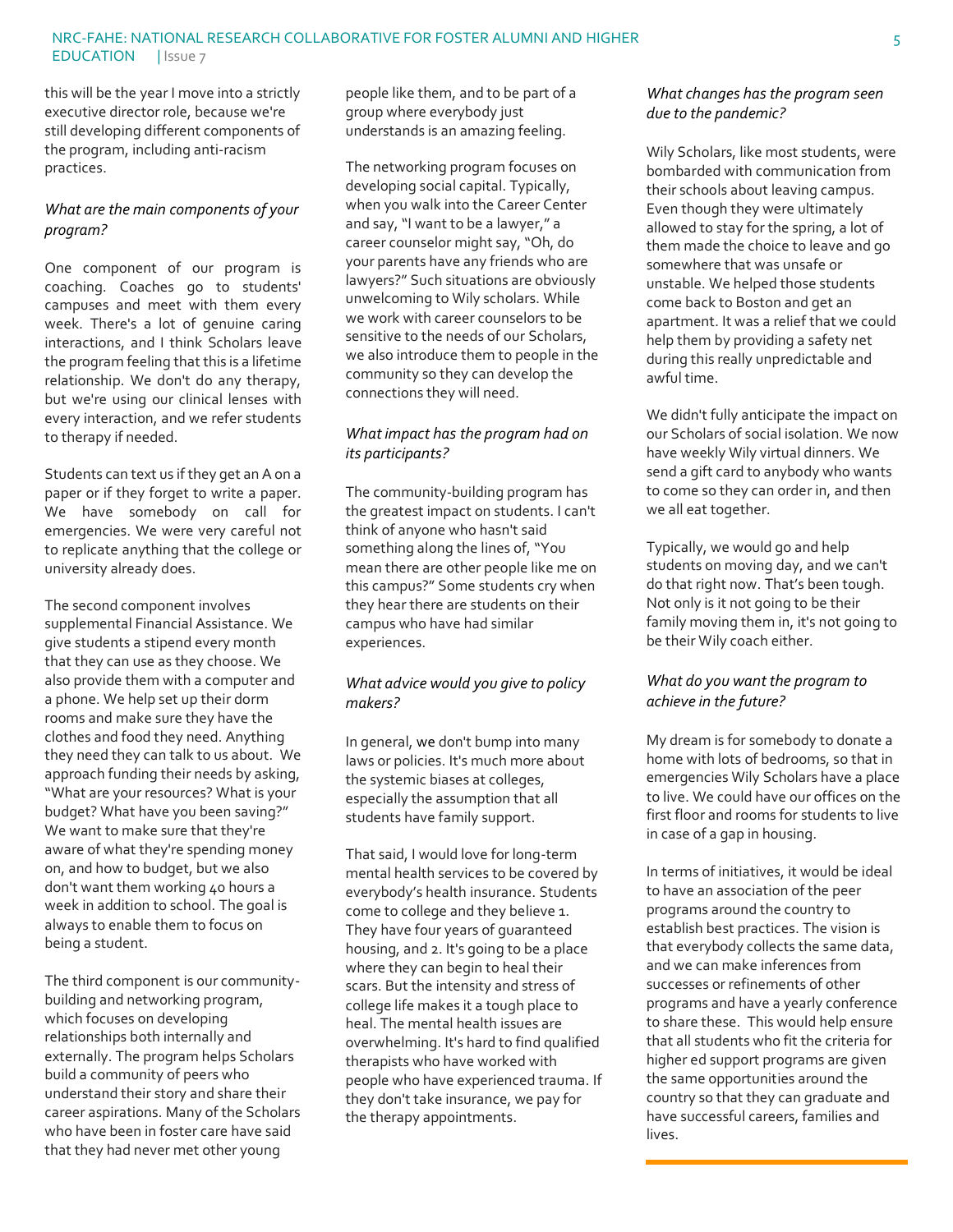# Student Highlight – Wily Network

Chantel Riendeau and Mathieu Medina share their experiences with the **Wily Network.**



Mat is a senior at MIT studying Chemical Engineering with a concentration in Biology and the Environment. Outside of class, he is involved with Camp Kesem, the Pegis Club, and PLEASURE, a peer education group dedicated to sexual and relationship health. Mat works with the MIT Admissions office on the Multicultural Recruitment team, and is a project assistant in the Hamel Lab @ ChemEMIT focusing on yeast fermentation analytics. The common threads are a passion for social justice, community health and using engineering principles to understand + manipulate complex biological and environmental systems.



Chantel graduated Summa Cum Laude from Northeastern University in May 2020. During her time at Northeastern Chantel served as a peer mentor to students searching for their first co-op, which Chantel remembers as a highlight of her time in college. She was also a research assistant and served as president of a sketch comedy writing group. She worked as an analyst at Goldman Sachs in Seattle, WA for her first job. After graduation, she moved to NYC to work as an investment analyst at The D.E. Shaw Group.

*How did you get connected to the program?*

**Chantel**: I got connected with the Wily network my freshman year of college through my roommate. I remember I was going through a few personal things, and I felt like she was really the only one who understood, because she had gone through very similar situations. She said, "I know exactly what you need. I need to connect you with the Wily Network," and she mentioned her coach. I connected with her coach a few days later to see if I was a fit for the Wily Network. And I was.

**Mat**: I joined right before the summer between sophomore and junior year. I had some personal crises going on, and I was working with a support staff member at MIT. And they said, "Oh, why don't you try the Wily Network?" I didn't know anything about them, but they were having lunch one day when I could show up and introduce myself. So I just showed up, and they welcomed me with open arms.

*What has your experience with the Wily Network been like?*

**Chantel**: It's been an amazing experience. It has had the biggest impact on the trajectory of my college experience and on the rest of my life. Having that support group was key for me at so many turning points throughout college, whether it was when I was deciding about internships or dealing with family struggles that, without the Wily Network, I would have approached a lot differently.

**Mat**: Wily has done so much for me, even though I've only been a member for just over a year. They have been there at my lowest and highest moments. It's really nice to have people that you can rely on for anything, not just school, not just food or housing, just anything.

## *What program elements would you like to see expanded or replicated at other universities?*

I honestly think the biggest barrier is finding the students. A lot of people who come from these situations aren't very forthcoming. I would love to see the program expanded upon, particularly how they recruit students. I feel like Wily has set the example of what true student care and outreach looks like. Going to college is so much more than going to class. You can't be a good student when life is weighing you down.

## *What aspects of the program have been most impactful for you?*

**Chantel**: Having a community during times that otherwise would have been extremely isolating, like family weekends and holiday breaks. These are things that even I, as a first-generation college student without family support, didn't think of. So, of course, these institutions didn't think of it. There are no formal policies for what to do with students who don't have families or don't have places to go back to during these times. That's where Wily really bridged the gap and created a community, so that we could have connections and be together during those times. Knowing that I had my own Wily pack to go to was really, really important.

**Mat**: Coaching for me has been the most impactful component. I'm on full financial aid at MIT, and I've had to navigate having a job and balancing school. I've done all that forever, so it wasn't that I didn't know how to navigate the system. I knew I could survive. But there's a difference between thriving and surviving, and that's where like the coaching comes in. There is a shoulder to cry on and a high five when you do something great. And when you just don't know who to ask or what to ask, they're there. My coach, Susan, she challenges me a lot, which is something that I really appreciate, and so she's like a sister. It is about bridging the gap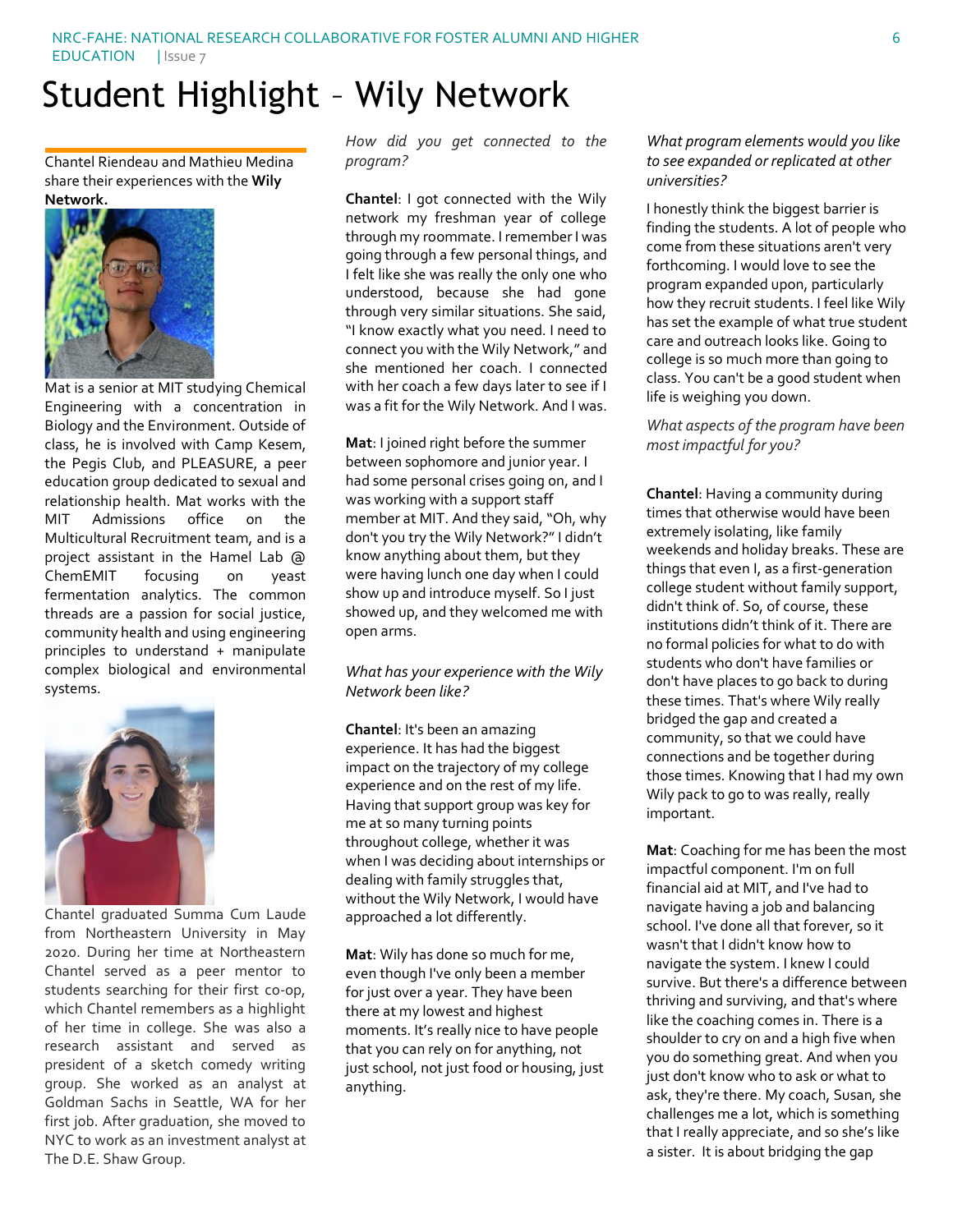because you can throw money at someone, but that's not always what's needed.

I feel better about Wily being separate from my institution because I know they actually care about me as a person and not just my ability to perform and produce and graduate.

*What elements of the program would you like to see more resources dedicated to?*

**Chantel**: Having a formal office space for our one -on -one weekly coaching meetings. My coach and I would have conversations where I was in tears crying about very personal aspects of my life in the most crowded Starbucks on campus. Yes, Wily should stay separate, of course, from the institutions, but at least giv e them a space to meet with the students.

**Mat**: Yeah, giving Wily space on campus can help to create a sense of community. It would be nice if on our campuses, we had a Wily meeting spot.

*What recommendations do you have for researchers, practitioners, and policy makers?*

**Chantel**: It's not enough for institutions to just get these students into your programs and then have zero follow up after the Wily Network is there. It's just ingrained in a lot of the very traditional college experiences like parent s weekend. Colleges should have a plan for students who don't have parents visiting. And with COVID, they had us leaving our dorms within a week. If the Wily Network wasn't calling our institutions and speaking with people pretty high up every single day for that week , we would have been kicked out and had nowhere to go. They really advocated on our behalf and helped us secure housing. It's not enough to accept students into your college, you have to understand that these backgrounds that you accepted and wanted to promote come with multiple facets and layers of unique situations.

**Mat:** In my work on MIT's multicultural recruitment team, this is a conversation we have all the time. We can't just accept these students and expect them to be fine when the institution isn't actively pursuing structures to support these underrepresented minority students--whether that's a race, ethnicity, gender , socio economic background, immigration status. It's a disservice to accept people and then not support them, because you're catering to the highest common denominator.

For example, when COVID hit it really felt like I was left in the dust. Everyone was like, "Oh, I got my flight back home. This and that.". I was like, "I don't know what I'm doing." I feel like students should be in the room while all these decisions are being made. Policy should be student -centered and should be bottom -up rather than top -down. That's where Wily comes in--they're always listening to us, taking our feedback, seeing what we think works and what doesn't.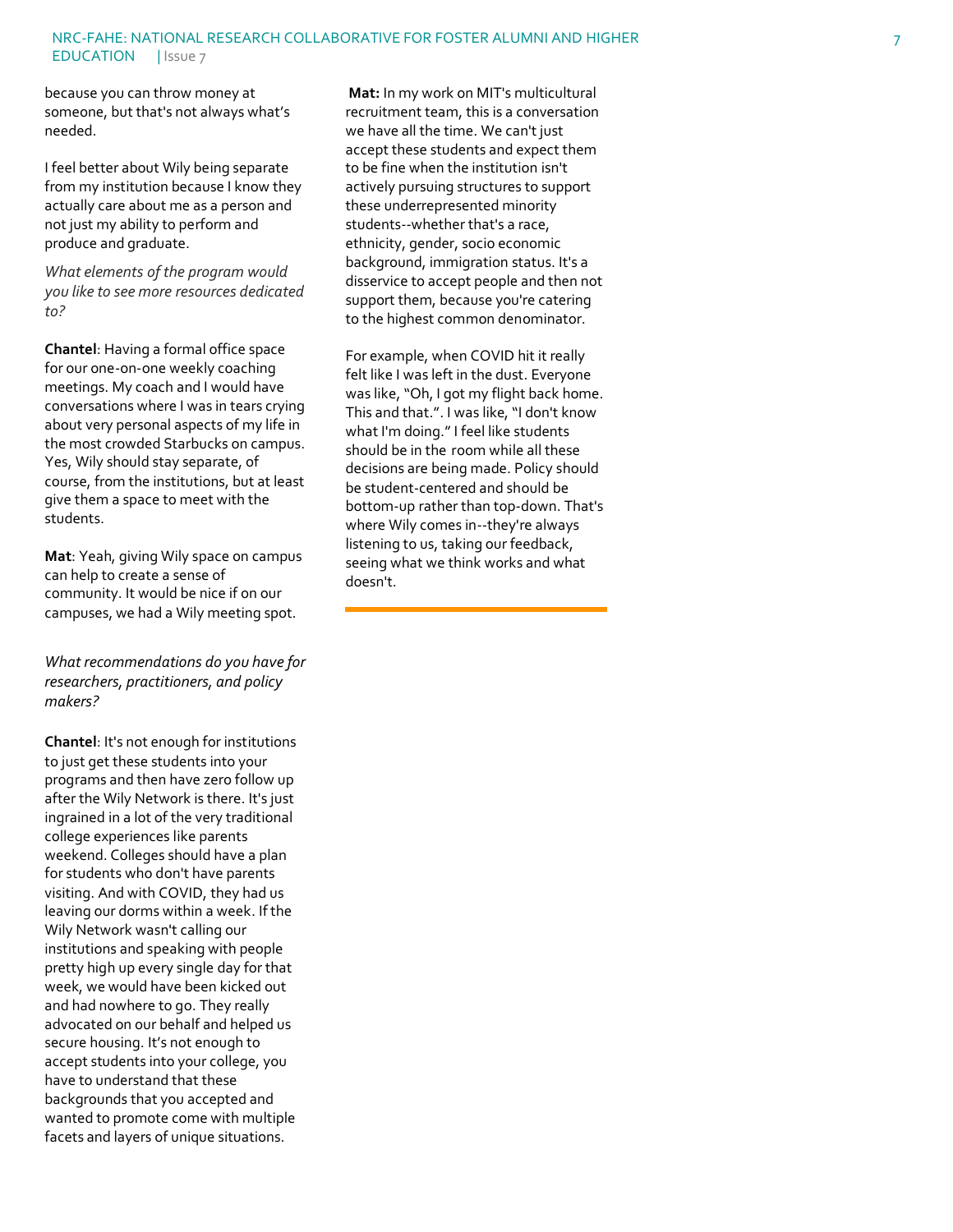# Policy Updates

# **[Supporting Foster Youth and](https://www.congress.gov/bill/116th-congress/house-bill/7947/text?q=%7B%22search%22%3A%5B%22foster+youth%22%5D%7D&r=13&s=4)  [Families through the Pandemic Act](https://www.congress.gov/bill/116th-congress/house-bill/7947/text?q=%7B%22search%22%3A%5B%22foster+youth%22%5D%7D&r=13&s=4)  [\(H.R.7947\)](https://www.congress.gov/bill/116th-congress/house-bill/7947/text?q=%7B%22search%22%3A%5B%22foster+youth%22%5D%7D&r=13&s=4)**

If passed, H.R.7947 will expand upon and replace The Pandemic Protection for Transition-Age Foster Youth Act. In August 2020, it was referred to the House Committee on Ways and Means, in addition to the Committee on Energy and Commerce[. H.R. 7947](https://www.congress.gov/bill/116th-congress/house-bill/7947/text?q=%7B%22search%22%3A%5B%22foster+youth%22%5D%7D&r=13&s=4) is part of a larger coronavirus relief package, The [Heroes Act \(H.R.8406\).](https://www.congress.gov/bill/116th-congress/house-bill/8406/text?q=%7B%22search%22%3A%5B%22hr8406%22%5D%7D&r=1&s=1)

There are several provisions in H.R. 7947 that will support former foster youth in higher education programs. It provides for an additional \$50 million dollars for Education and Training Voucher (ETV) programs to raise the yearly award amount from \$5,000 to \$12,000 per student. There will be more flexibility in what ETV can be used for, and youth will no longer have to maintain satisfactory academic progress to continue receiving the award. The age limit will also be raised to 27. This would continue through fiscal year 2021.

In addition, if a foster youth ages out of care during the pandemic, H.R.7947 stipulates they cannot be required to leave foster care simply due to their age, nor can they be denied voluntary reentry into care. Youth must be notified of the option to return to care if they aged out during 2020-2021. Unfortunately, this only applies to youth who have not yet reached age 22, potentially leaving many young adults vulnerable during the pandemic.

Other parts of this act include: increasing federal reimbursement for Title IV-E prevention programs, giving additional funds to the Promoting Safe and Stable Families Program, allowing

virtual visits to count as home visits, and ensuring states get adequate funds from the Family First Transition Act.

**The Issue: Unfortunately, agreement on a coronavirus relief package seems unlikely to happen soon, with continued debate in Congress and from the White House.** 

It is very *unlikely* it will happen before the upcoming election. Many youth and families are already struggling financially, emotionally, and physically due to the ongoing pandemic, and action needs to be taken to move towards getting relief packages passed. We have already seen the devastating impacts of the pandemic on children and families. If issues are not addressed, it will impact housing for foster youth, as well as their ability to continue attending higher education and pay for basic daily living expenses. This will further impede their opportunities for education, careers, and networking later in life.

#### **[American Workers, Families, and](https://www.congress.gov/bill/116th-congress/senate-bill/4318/text?q=%7B%22search%22%3A%5B%22foster+youth%22%5D%7D&r=22&s=4#toc-id4109750e944b402ab34c9bd54745f030)  [Employers Assistance Act \(S.4318\)](https://www.congress.gov/bill/116th-congress/senate-bill/4318/text?q=%7B%22search%22%3A%5B%22foster+youth%22%5D%7D&r=22&s=4#toc-id4109750e944b402ab34c9bd54745f030)**

[S.4318](https://www.congress.gov/bill/116th-congress/senate-bill/4318/text?q=%7B%22search%22%3A%5B%22foster+youth%22%5D%7D&r=22&s=4#toc-id4109750e944b402ab34c9bd54745f030) was introduced in the Senate in July 2020, and currently sits in the Committee on Finance.

The bill will allow states to waive certain requirements for Education and Training Vouchers, including the requirement that students utilizing the award must be making satisfactory academic process towards their program. This allows greater flexibility in acknowledging the difficulties the pandemic may be causing students.

The bill will also waive limitations on the amount of funds allowed for housing assistance. S.4318 will allow states to use more than 30% of Federal allotment for room and board payments. It will also expand eligibility for room and board payments to all former foster youth aged 18 and older who have

experienced foster care after age 14, even if they did not age out of care.

# **The Issue: Homelessness among former foster youth is far too high.**

[Thirty-six percent](https://www.aecf.org/resources/from-foster-home-to-homeless/#key-takeaway) of former foster youth reported experiencing homelessness at least once in their lives.

Increasing financial support for education-related costs will greatly assist former foster youth in higher education. Housing should not be an additional barrier that youth face while attending higher education during a pandemic.

# **[Removing Barriers to Foster Youth](https://www.congress.gov/bill/116th-congress/house-bill/2270)  [Success in College Act](https://www.congress.gov/bill/116th-congress/house-bill/2270) (H.R.2270)**

[H.R. 2270](https://www.congress.gov/bill/116th-congress/house-bill/2270) was introduced in the House in April 2019, and currently sits in the House Committee on Education and Labor.

The bill is intended to amend th[e Higher](https://www.govinfo.gov/content/pkg/STATUTE-79/pdf/STATUTE-79-Pg1219.pdf#page=37)  [Education Act of 1965](https://www.govinfo.gov/content/pkg/STATUTE-79/pdf/STATUTE-79-Pg1219.pdf#page=37) to ensure there are efforts to recruit foster youth and homeless children in programs such as Talent Search and Upward Bound. Recipients of funding under the Higher Education Act must submit reports on how they are removing barriers to participating in these programs and the number of foster and homeless youth engaging in the programs.

The **Talent Search** program identifies youth with potential for postsecondary education and provides services such as academic tutoring, advising, financial literacy programs, career counseling, and other vital services for youth. [Upward Bound](https://uscode.house.gov/view.xhtml?req=(title:20%20section:1070a-13%20edition:prelim)) provides similar activities but is specifically designed to promote skills and motivation for success beyond high school or a GED program. There are also provisions that allow stipends to be provided to students in the program.

**The Issue: Considering only abou[t half](https://nfyi.org/issues/education/) of foster youth graduate high school, and only 3% will graduate from college, these efforts could have a large impact.**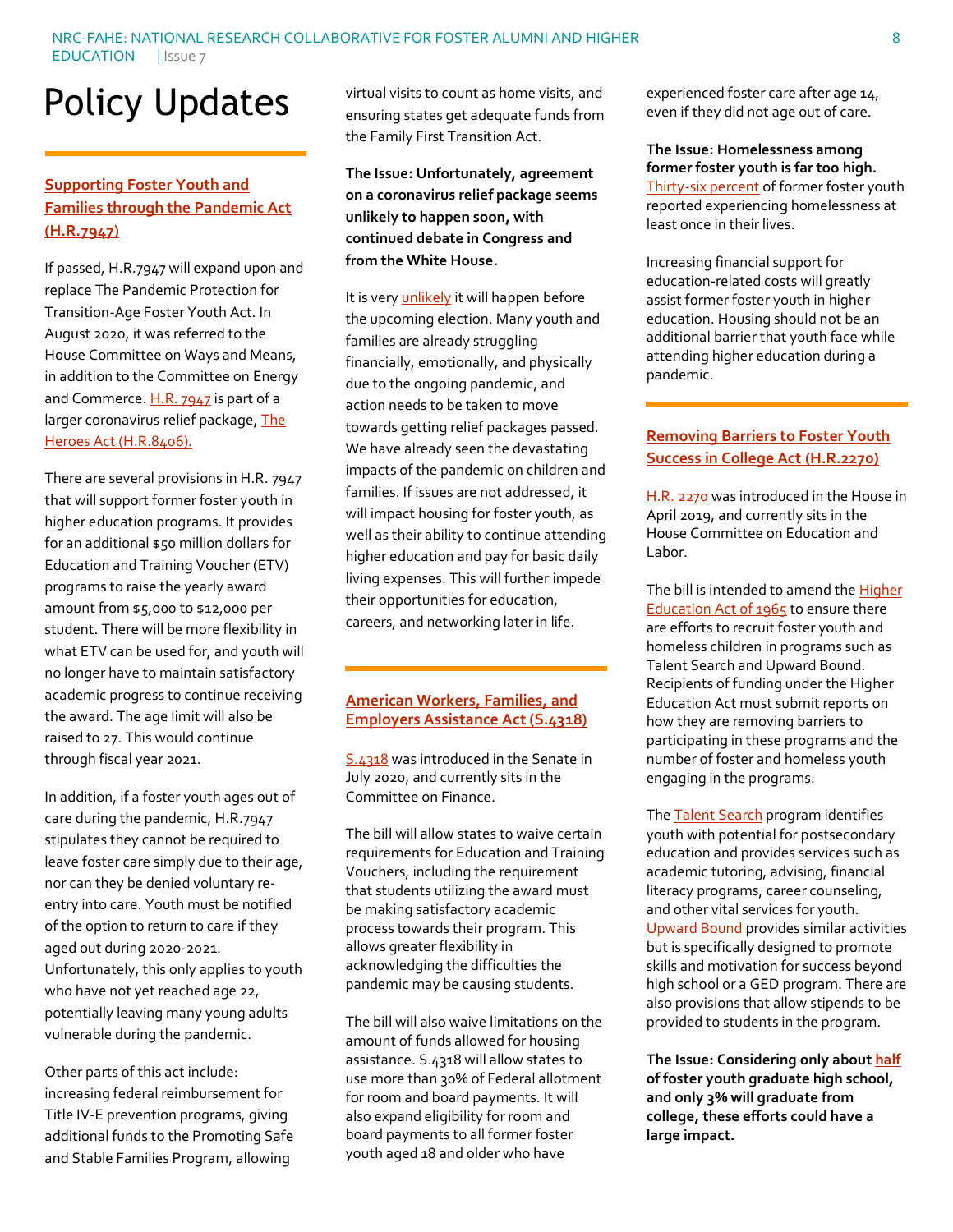Research has shown that Upward Bound [more than](https://www2.ed.gov/rschstat/eval/highered/upward/upward-3rd-report.html) doubles the likelihood certain students will enroll in a four-year college. In addition, participants in the Talent Search program are [primarily](https://www2.ed.gov/programs/triotalent/ts-fastfacts2016.pdf)  [People of Color from low-income](https://www2.ed.gov/programs/triotalent/ts-fastfacts2016.pdf)  [households.](https://www2.ed.gov/programs/triotalent/ts-fastfacts2016.pdf) Considering these populations are overrepresented in foster care, H.R. 2270 will require recruitment programs to acknowledge these intersections and provide more effort towards engaging them.

**Recommendation: Please continue to reach out to your members of Congress and urge them to act.** The 117<sup>th</sup> Congress will be sworn in early January 2021, meaning that if any current bills are not passed before January  $1^{st}$ , they will expire and need to be reintroduced.

# **[HUD to expand the Foster Youth to](https://www.hud.gov/press/press_releases_media_advisories/HUD_No_20_167)  [Independence \(FYI\) Initiative](https://www.hud.gov/press/press_releases_media_advisories/HUD_No_20_167)**

The Foster Youth to Independence initiative was launched in 2019 and has provided nearly \$7 million in funding towards housing for youth who have been involved in foster care. It is currently being used in 31 states.

Changes occurring to the initiative include providing the opportunity for more public housing agencies to request vouchers from the program, raising the maximum award amount, encouraging community partnerships, and allowing funds to be requested on a rolling basis.

The program contributes to the goal of ending youth homelessness and hopes to help set youth up for more selfsufficiency.

More opportunities for housing assistance and stability can allow youth in higher education to focus more energy on school, rather than being in crisis concerning their basic needs.

# **Considerations for the upcoming Supreme Court hearing on the Affordable Care Act (ACA)**

The Supreme Court is set to begin arguments on the constitutionality of the ACA on November  $10^{th}$ , 2020.

Currently, the ACA mandates Medicaid coverag[e until age 26](https://www.medicaid.gov/State-Resource-Center/Downloads/Medicaid-and-CHIP-FAQs-Coverage-of-Former-Foster-Care-Children.pdf) for young adults who have aged out of the foster care system. Repealing the ACA could do away with this mandate, especially if there is not replacement policy in place.

**The Issue: Foster youth alumni have significantly higher rates o[f mental](https://www.casey.org/media/AlumniStudies_NW_Report_FR.pdf)  [health disorders,](https://www.casey.org/media/AlumniStudies_NW_Report_FR.pdf) mor[e economic](https://www.casey.org/media/AlumniStudies_NW_Report_FR.pdf)  [instability,](https://www.casey.org/media/AlumniStudies_NW_Report_FR.pdf) and higher levels of [negative physical health](https://www.ncbi.nlm.nih.gov/pmc/articles/PMC6035089/) conditions than the general population.** Studies have shown that poor physical health leads t[o lower GPA scores](https://boynton.umn.edu/sites/boynton.umn.edu/files/2017-09/HealthAcademicPerformanceReport_2007.pdf) and mental health disorders make educational attainment eve[n more difficult](https://www.sprc.org/colleges-universities/consequences#:~:text=Mental%20health%20problems%20can%20affect%20a%20student) when considering effects on things such attention and energy level.

If the Affordable Care Act is repealed, former foster youth are at risk of losing all insurance coverage. Considering their economic instability, they are unlikely to be able to pay for insurance premiums out of pocket. Especially during the pandemic, guaranteed access to Medicaid until age 26 is critical to wellbeing and success in higher education

## **The State of Tuition Waivers**

Currently, 22 states have implemented statewide tuition waivers, and 8 other states have grant programs for students affected by foster care.

All states, the District of Columbia, and Puerto Rico utilize the Education and Training Voucher (ETV) funding provided through Chafee. Currently, states are eligible to award students up to \$5,000 per year through the ETV

program, and students may receive funds for up to five years if they under the age of 26.

More details about each state's tuition waiver policy can be found at [http://depts.washington.edu/fostered/tu](http://depts.washington.edu/fostered/tuition-waivers-state) [ition-waivers-state.](http://depts.washington.edu/fostered/tuition-waivers-state)

# **[Family Support Services for Addiction](https://www.congress.gov/bill/116th-congress/house-bill/5572?q=%7B%22search%22%3A%5B%22hr+5572%22%5D%7D&s=1&r=1)  [Act of 2020 \(H.R.5572\)](https://www.congress.gov/bill/116th-congress/house-bill/5572?q=%7B%22search%22%3A%5B%22hr+5572%22%5D%7D&s=1&r=1)**

[H.R.5572](https://www.congress.gov/bill/116th-congress/house-bill/5572?q=%7B%22search%22%3A%5B%22hr+5572%22%5D%7D&s=1&r=1) was highlighted in a previous newsletter and has now passed the House as of 10/1/2020.

This bill directs SAMHSA (the Substance Abuse and Mental Health Services Administration) to award grant to nonprofits to develop services for individuals impacted by substance abuse, as well as their families. H.R.5572 seeks to develop evidence-based programs, create awareness, reduce stigma, build connections between family support networks, and provide families impacted by addiction with supports and education.

We know that there may be legislation in your state that we have not listed here. If you know of a specific effort in your state that you would like us to mention in the next newsletter, please email Angelique Day at [dayangel@uw.edu.](mailto:dayangel@uw.edu)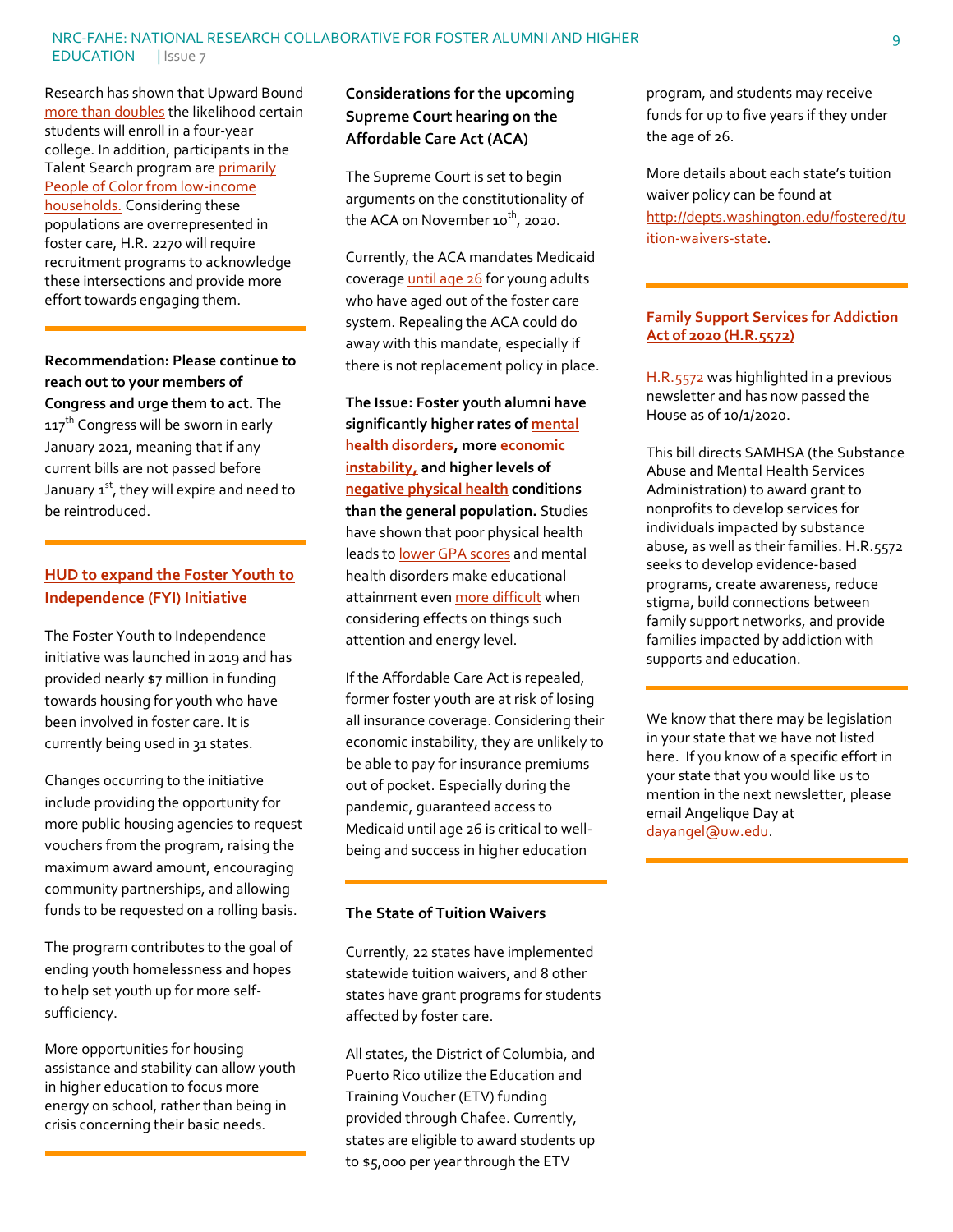# Article Highlight

In this issue we highlight an article entitled **That piece of paper is your golden ticket: How stigma and connection influence college persistence among students who are care leavers**. For a complete list of resources, please see the Library tab on our website.

If you would like to have your recent article highlighted, please send us an article summary in this same format to **nrc.fahe@gmail.com**.

#### **About the Authors**

JOHN PAUL HORN , PHD.



John Paul Horn is an assistant professor of youth development in the Department of Social Work at California State University, East Bay. His research focus is on the impact of systems as they relate to care leavers (former foster youth). He has looked at care leavers who have completed 4-year degree programs and care leavers who are transitioning to middle adulthood. His present interest is on the long-term effects of foster care on the educational, vocational, and relational well-being of care leavers.

Horn (2019) conducted semi-structured interviews with nine care leavers from around the United States who had successfully completed their

undergraduate education. The goals of the study were to determine what types of resources students used to complete their education and what barriers prevented students from accessing supports. Using the narrative approach, the participants were asked a series of questions about their experiences preparing for college, their experiences access resources during college, and experiences in life after college. Participants' responses to the questions were recorded and transcribed for analysis.

During analysis, two forms of data analysis were used. First, story components forms were used to place the responses to questions in a chronology. Then, eco-maps were developed to examine connections each student had to various sources of support in their social environments. The eco-map used a three-tiered structure for determining support: good, mixed, and bad. Finally, a comparison of the eco-maps helped the researcher examine the data for richer description as to why participants either engaged or chose not to engaged with various sources of support.

Participants reported a variety of reasons for not seeking support during their times in college, but the common reasons for not seeking support were related to issues of stigma and stereotypes about foster care and poverty. Participants had to contend with the fact that colleges were designed with family support in mind; participants talked about difficulty relating to peers and others on campus because of their foster care experiences. This difficulty forming and maintaining relationships caused participants to feel isolated. Participants described difficulty with overcoming their own internalized stigma and stereotypes about what it meant to be a care leaver and in college.

From a systemic perspective, participants described situations where they feared disclosing their foster care histories would cause faculty and staff to think differently about the participant. Many participants had a negative selfperception that was exacerbated when

things were going poorly in their lives. Participants also described structural issues with seeking help. Some participants worked multiple jobs to meet their financial obligations during college and described not having access to campus services outside of the typical business day.

However, some participants received support from identity-based campus services that catered to an aspect of their identity (other than care leaver). Participants who engaged in these programs described useful services: summer bridge programs, peer support, scholarships, and on-going support from staff. These types of services were positively received and appreciated by the participants.

Findings from this study support the need for identity-based campus services. Importantly, findings from this study suggest that services need to be provided at non-traditional times and should attend to the issues of stigma and stereotypes that care leavers might experience while on campus. Further research should examine best practices for addressing both external and internal stigma among care leaver students. Research should also determine which aspects of an identity-based support program serve this population best.

Horn, J. P. (2020). 'That piece of paper is your golden ticket': How stigma and connection influence college persistence among students who are care leavers. *Child Welfare, 97(6)*, 101-120.